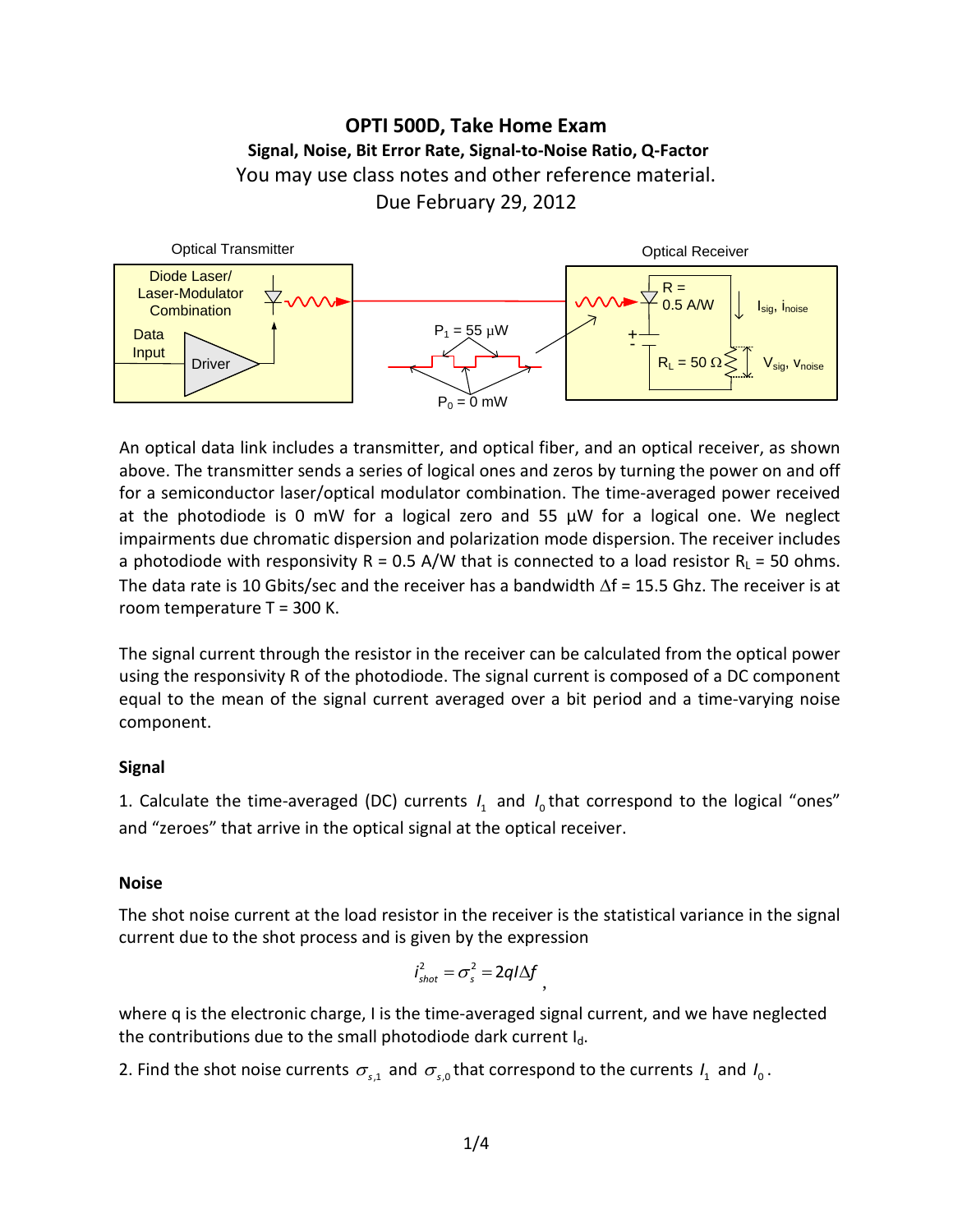The noise current at the load resistor due to thermal noise in the receiver is the statistical variance in the signal current due to thermal processes. It does not depend on the timeaveraged signal current is given by the expression

$$
i_{therm}^2 = \sigma_{\tau}^2 = \frac{4k_{B}T}{R_{L}}\Delta f
$$

3. Find the thermal noise current  $\sigma_{\tau}$ .

The total noise current at the load resistor is determined by noting that the variances of two independent probability distributions sum to give a total variance. This means that

$$
i_{noise}^2 = \sigma_{tot}^2 = \sigma_s^2 + \sigma_\tau^2 = i_{shot}^2 + i_{therm}^2 = 2q/\Delta f + \frac{4k_B T}{R_L} \Delta f
$$

4. Find the total noise currents  $\sigma_1^2$  and  $\sigma_0^2$  that correspond to the currents  $I_1$  and  $I_0$ .

#### **Bit Error Rate**

The bit error rate (BER) is the probability that a transmitted bit will be incorrectly read at the receiver. Incorrectly read means that a zero is detected as a one or vice versa. To relate the bit error rate to the signal currents and the noise currents, we start by considering the figure below.



We assume that the signal currents for zeros and ones have Gaussian distributions with means of  $I_0$  and  $I_1$ , respectively, and standard deviations of  $\sigma_0$  and  $\sigma_1$ , respectively. Note that what we actually measure is signal voltage  $V_{sig} = I_{sig}R_L$  and noise voltage  $v_{noise} = \sigma_{tot}R_L$ . The threshold (decision) current  $I<sub>D</sub>$  is the reference current that is used to distinguish a zero from a one. If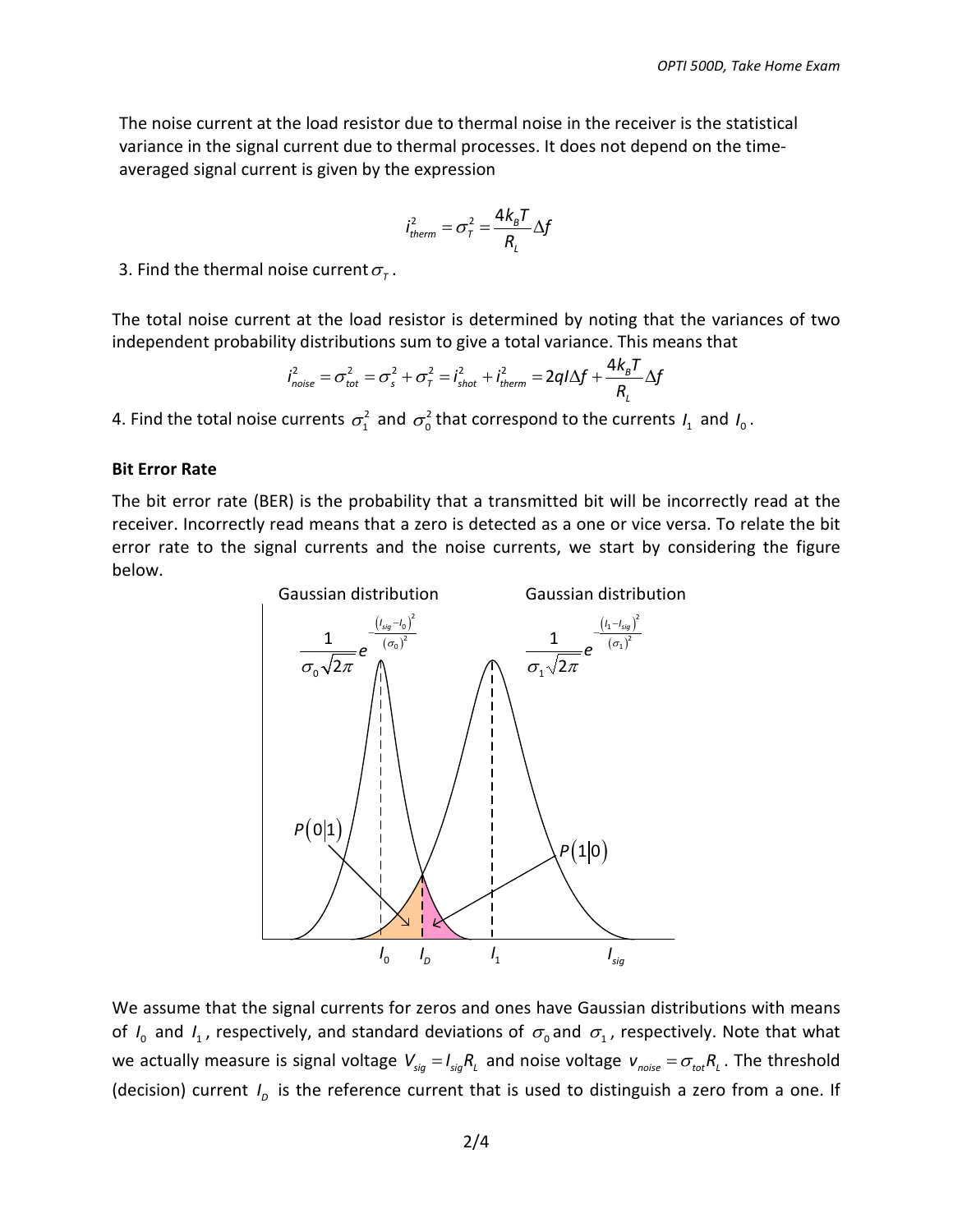measurement indicates the current is less than  $I<sub>p</sub>$ , we detect a zero. On the other hand, if measurement indicates the current is greater than  $I<sub>p</sub>$ , we detect a one. It turns out that the optimum threshold current is very close to

$$
I_D = \frac{\sigma_0 I_1 + \sigma_1 I_0}{\sigma_0 + \sigma_1},
$$

which is the current for which the two Gaussian curves cross.

There are two types of transmission errors and a different probability for each.  $P(0|1)$  is the probability that a zero is detected when a one was transmitted.  $P(1|0)$  is the probability that a one is detected when a zero was transmitted. These probabilities are given by

$$
P(0|1) = \frac{1}{\sigma_1 \sqrt{2\pi}} \int_{-\infty}^{l_0} e^{-(l_{sig} - l_1)^2/2(\sigma_1)^2} dV_{signal} = \frac{1}{2} erfc\left(\frac{l_1 - l_0}{\sigma_1}\right)
$$
  
and  

$$
P(1|0) = \frac{1}{\sigma_0 \sqrt{2\pi}} \int_{-\infty}^{l_0} e^{-(l_{sig} - l_0)^2/2(\sigma_0)^2} dV_{signal} = \frac{1}{2} erfc\left(\frac{l_0 - l_0}{\sigma_0}\right)
$$

0

The bit error rate is the total probability of an error:

*o*

$$
BER = P(\text{error}) = P(0|1)P(1) + P(1|0)P(0) = \frac{1}{2} \Big[ P(0|1) + P(1|0) \Big]
$$
  
=  $\frac{1}{4} erfc \Big( \frac{l_1 - l_0}{\sigma_1 \sqrt{2}} \Big) + \frac{1}{4} erfc \Big( \frac{l_0 - l_0}{\sigma_0 \sqrt{2}} \Big)$ 

where erfc is the complementary error function and we have assumed that there are equal numbers of zeros and ones in the data stream so that  $P( 0 ) = P( 1 ) = \frac{1}{2}$ 2  $P(0) = P(1) = \frac{1}{2}$ . A bit rate of 10<sup>-6</sup> means that, on average, one detection error is made in the transmission of 1,000,000 bits.

#### **Signal-to-Noise Ratio**

The signal to noise ratio for zeros and ones are given by the ratio of the average signal power divided by the noise power:

$$
SNR_1 = \frac{I_1^2}{\sigma_1^2}
$$
 and  $SNR_0 = \frac{I_0^2}{\sigma_0^2}$ .

5. Find the signal to noise ratios  $SNR<sub>1</sub>$  and  $SNR<sub>0</sub>$ .

Examining the expressions for the signal-to-noise ratios and the bit error rate, we see that the bit error rate cannot be simply expressed in terms of the signal to noise ratios. This is where the Q-factor comes in.